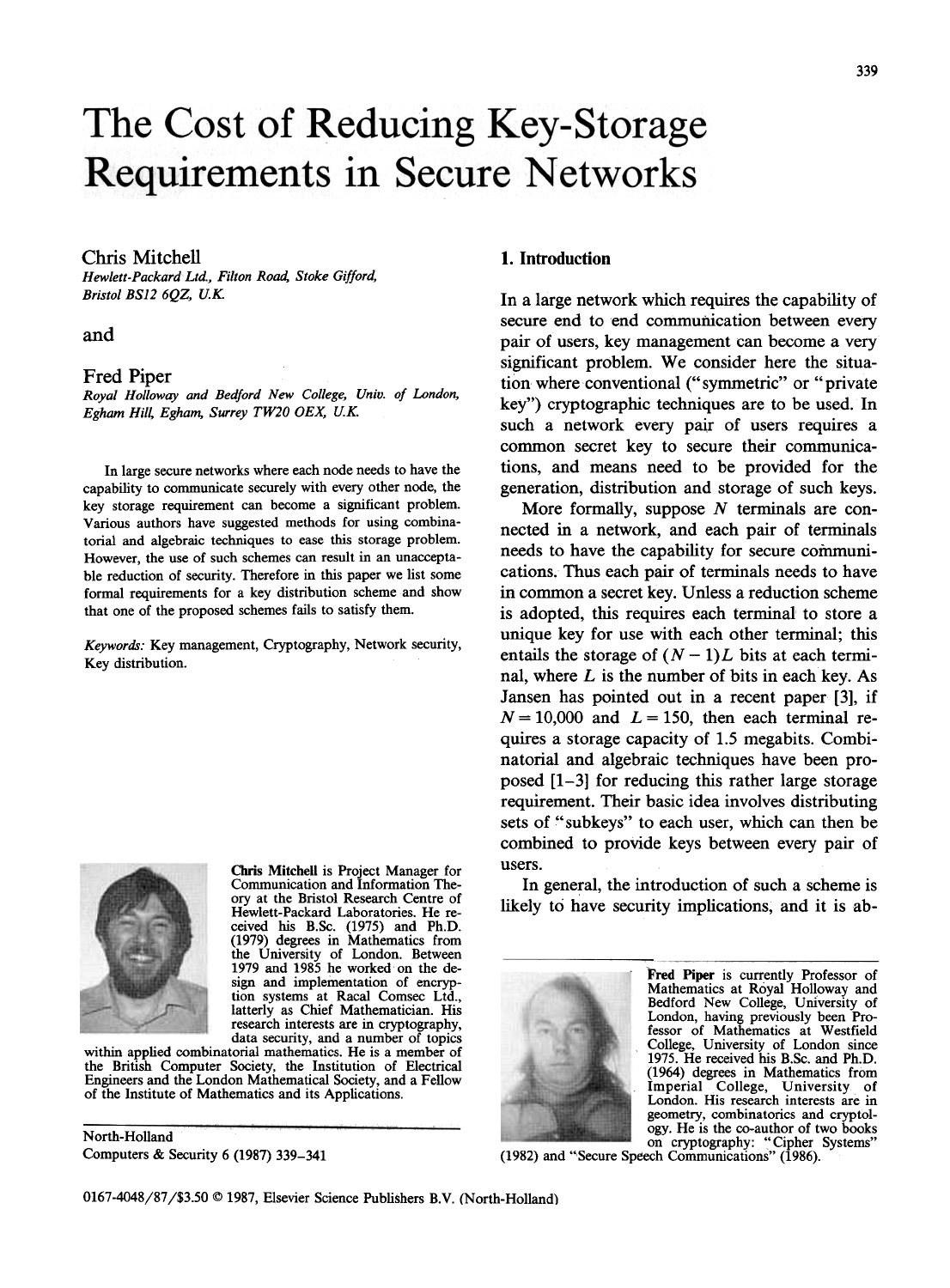solutely crucial that they are fully investigated so that the reduction in key storage does not result in an unacceptable loss of security. In particular, if two or more users pool the subkeys that they have, then it could become possible for them to deduce the keys being used by other pairs of terminals in the network.

In the next section we discuss some general requirements for subkey systems of this type and then examine Jansen's proposed scheme in this light. Our conclusions are that for this scheme the reduction in security level is undesirable. It is important to be aware of the fact that other schemes can be constructed which do not have all these drawbacks. Research is continuing in this important area which will provide a variety of such schemes, the selection of which can be tailored to fit the requirements of individual networks.

### 2. General Requirements

In order to state the requirements for a subkey system we need to discuss in a little more detail what we mean by such a system. Basically, we assume that each network node is provided with a set of subkeys, together with a list of instructions on how to combine these subkeys in order to obtain the key to be used for securing communications with any other node. For the purposes of this discussion it is reasonable to assume that these lists and the function used to combine the subkeys are publicly known, and it is just the values of the subkeys themselves which are kept secret.

From this it should be clear that we need a method for producing the lists, together with a set of criteria which must be satisfied by the chosen lists. We now consider these selection criteria. Before proceeding note that although this model fits precisely with Jansen's scheme [3], the Blom model [1,2] is a little more complex in that it assumes the existence of an algebraic structure operating on the set of subkeys; we do not consider that type of system further here.

First and foremost, the set of subkeys used to make up the key for securing communications between network nodes  $A$  and  $B$  should never be equal to the set of subkeys required to construct the key to be used by nodes  $C$  and  $D$  unless  $A = C$  and  $B = D$ , i.e. every pair of users should have a unique key. This is not a completely precise statement unless we make clear whether or not the key to be used by node  $A$  to secure traffic sent to node  $B$  is to be distinct from that used by  $B$  to secure traffic to  $A$ . In our general discussion we only need provide for one key to be used by nodes  $A$  and  $B$  since, if necessary, this single key could be "split in half" to provide a key for traffic in each direction.

Note that we have not assumed that the set of subkeys used by node  $A$  to construct the key for securing traffic to node  $B$  is equal to the set of subkeys held in common by  $A$  and  $B$ . However, it is clearly necessary for the subkeys used to be contained within the common subset.

Secondly, it is normally crucial that the key to be used by  $A$  and  $B$  for secure communications is not known by any other network node. In a subkey system such as described above, this implies that the complete set of subkeys used by  $A$ and  $B$  to construct their common key is known to no other node. If we denote the set of subkeys held at  $A$  by  $(A)$ , then a necessary condition for this to be true is that:

# $(A) \cap (B) \subset (C)$  iff  $A = C$  or  $B = C$ .

A third potential threat might arise from the fact that two nodes could pool their subkeys in an attempt to deduce some of the other keys being used on the network. Then a necessary condition for their attack to be prevented is that:

$$
(A) \cap (B) \subset (C) \cup (D)
$$

iff at least one of  $A = C$ ,  $A = D$ ,  $B = C$ ,  $B = D$ holds. It is then straightforward to generalise this condition to ensure that the system is resistant to attacks by up to w nodes pooling their subkeys, and this topic will be discussed further in a future paper.

#### 3. The Jansen System

In this system [3], the storage requirement is considerably reduced by dividing the set of all terminals into a number of subsets, then dividing each subset into smaller subsets, and so on, producing an "n-level" scheme, given that the partitioning process taken place  $n-1$  times. The assumption is that all subsets of a set have the same size. To complete the scheme,  $n$  sets of subkeys are intro